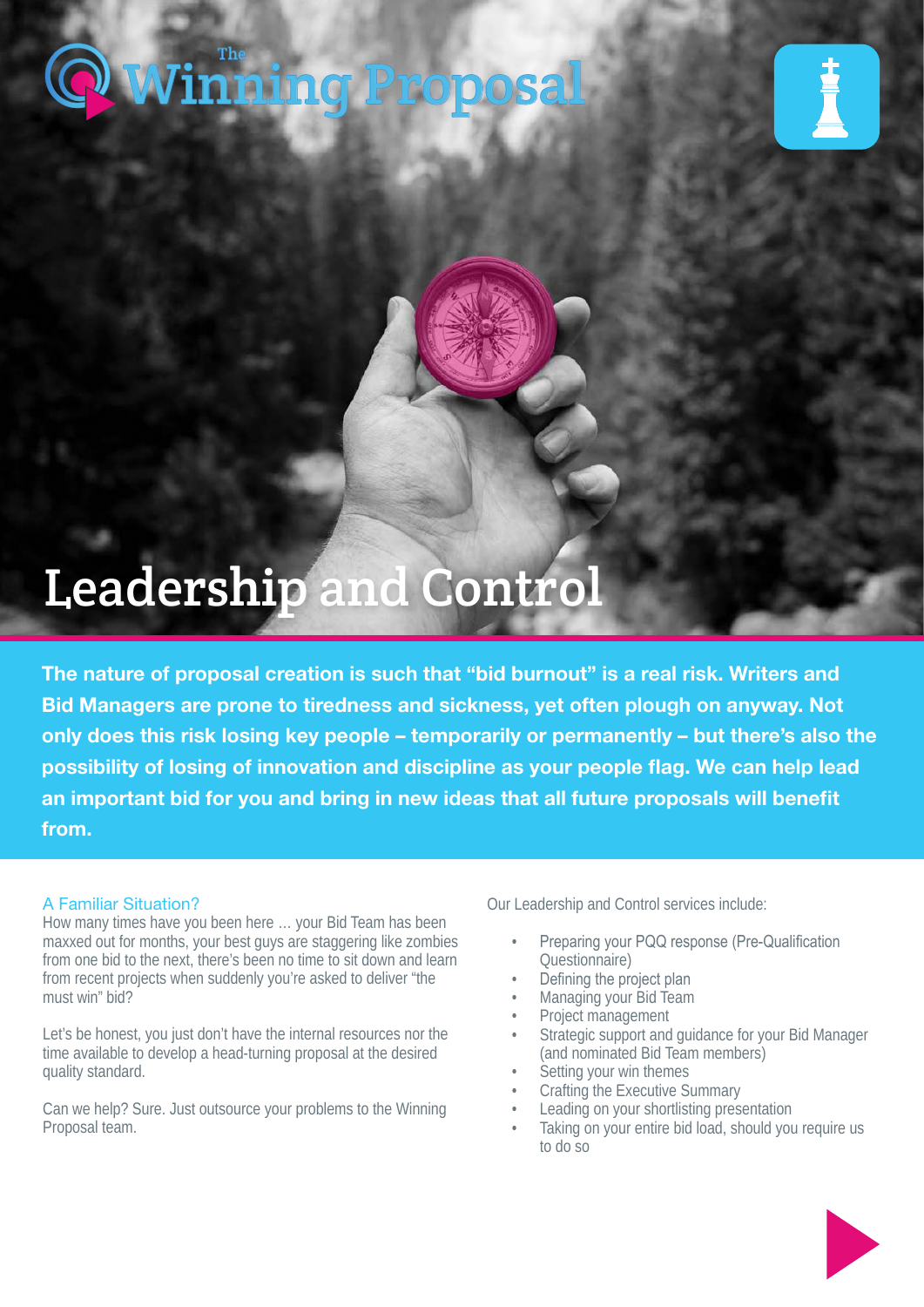<u>"</u>

**These guys bring real rigour to developing top class, high value proposals.**  als.<br> **d** as-<br> **b** in **Working truly as part of our own team they have set the project plan and assisted in the definition of, and adherence to, the right process for the job in hand. The results have been outstanding.**

*David Beckett, Chief Executive Officer, GTD Healthcare*

#### There Comes a Time ...

There comes a time when every Bid Team and Bid Manager has got to the point where they can't cope any more. This is the moment when your team will most benefit from external - but approachable – expertise. We can help you by bringing oversight and objectivity at the strategic level for your bid. With our expertise and guidance, not only will your next bid be better, subsequent bids will be better too, as our techniques, processes and ideas are transferred to and absorbed by your team.

#### Preparing your PQQ Response

Pre-Qualification Questionnaires (PQQs) can be a pain, often appearing as irritants when you are trying to concentrate on "real" opportunities for which you have already been pre-qualified.

But if you don't jump through the hoop of getting a solid PQQ in, you won't be able to play at the main proposal stage.

We'll draft some or all of your PQQ for you. In the process we develop a sound appreciation of the project and the prospect's needs, allowing us to add further value down the line should you require it, once you have passed the PQQ.

#### Defining the Project Plan

Clear workstream ownership, responsibilities and timescales are essential for bid success. We will set a realistic plan for you based on what has worked well elsewhere in similar circumstances.

#### Managing the Bid Team

If your lack of resource is mainly around the management of a perfectly capable Bid Team (e.g. your Bid Manager is assigned to another project, on annual leave or away sick) we'll step into those shoes and run your team for you, bringing our decades of experience to bear.

#### Bid Project Management

Perhaps your greatest challenge is getting everything done on time? When strong and timely execution of the essential steps to complete your bid to the necessary quality standards is crucial, our Project Managers can instil the discipline required to meet your plan.

#### Strategic Support

You may have identified particular "Achilles heels" in your process, systems or team? Simple examples may include a new Bid Manager who needs support in

*"*

getting fully up to speed, a domain expert who really knows their stuff but can't write it down very well or an inability to take complex ideas and present them back in simple yet compelling ways.

We will work with your nominated personnel to eliminate such issues.

#### Setting the Win Themes

The Winning Proposal invariably has just three to five killer win themes that put very clear water between you and your competitors and which consistently serve as a "golden thread" across all of your proposal materials.

Winning proposals always tell a compelling story that hits your readers – your audience – both in the heart and the head. We will guide you to the best win themes to use and the right evidence to prove to prospects that you really can deliver against their specified needs.

#### Crafting the Executive Summary

The Executive Summary is right up there with your Financials section as the most important element of your proposal – you've simply got to get this right.

**CSLE &** 

**In six weeks they helped grow our funnel by £65m, £31m of which became closed business within four m six weeks they helped grow our<br>funnel by £65m, £31m of which be-<br>came closed business within four<br>months - a fantastic achievement!<br>***Strategy and Marketing Director, Care UK* 



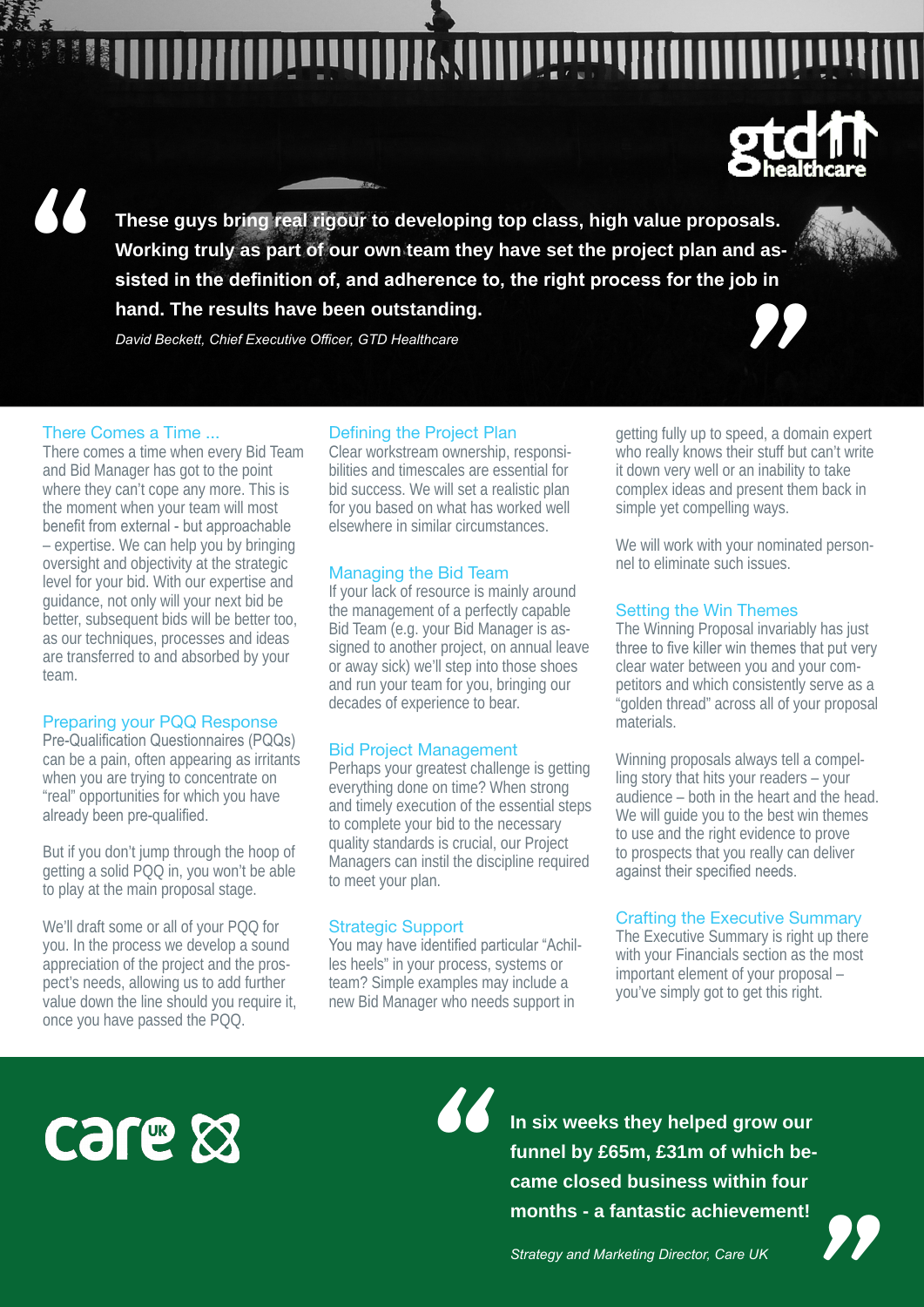

If you don't get the Exec Summary sorted it's very likely that your proposal will fail.

Following your brief we create (or rework) the Executive Summary for you. A professional Executive Summary additionally helps serve as a "yardstick" which is then applied to the rest of your proposal documentation. This ensures consistency of flow and keeps your readers focused on the unique, differentiated benefits that only you can bring to them.

#### Shortlisting Presentation

Getting the bid out of the door and to your prospect on time always brings a mighty sense of relief, but the workload doesn't end there, of course.

High value proposals and tenders necessitate attendance at one or more shortlisting presentations.

Unfortunately, some of the people that

you want to involve in the shortlisting presentation may have had only limited – and potentially zero – involvement in the development of the proposal itself. Yet you cannot afford the risk of all the effort that you have put in so far going to waste at the final hurdle.

The shortlisting team must be brought to the point where they are all "on the same page" … and that "page" must be visual, compelling and different.

Working with your nominated team we will develop a powerful presentation for your forthcoming shortlisting meeting (usually in Microsoft PowerPoint).

And yet a wonderful shortlisting presentation alone will not suffice.

Even the most experienced directors and knowledgeable operations personnel, for instance, can trip up during the Q&A (Questions and Answers) session that follows the shortlisting presentation.

So we get your team to the point where that won't happen (yet without the team appearing "unnatural" or "rehearsed").

By the time your dreaded shortlisting meeting comes around you can be confident that everyone is going to shine and really impress the selection panel.

#### Bid Writing

Has one of your bid writers gone down sick (perhaps with the stress of recent workload?!), or perhaps you just don't have enough manpower available to meet your bid deadline?

Outsource the problem to us!

We'll write the sections you ask us to … or even do the whole thing.



**Duncan Cranmer [of the Winning Proposal] enabled Castleoak to formalise a structured process. His facilitated workshops worked well, encouraged positive collaboration and achieved a swift outcome. The process was swift, professional and got senior colleagues on the same page quickly. Example 12 and School School School School School School School School School School School School School School School School School School School School School School School School School Head of Marketing, Castleoak Gr**